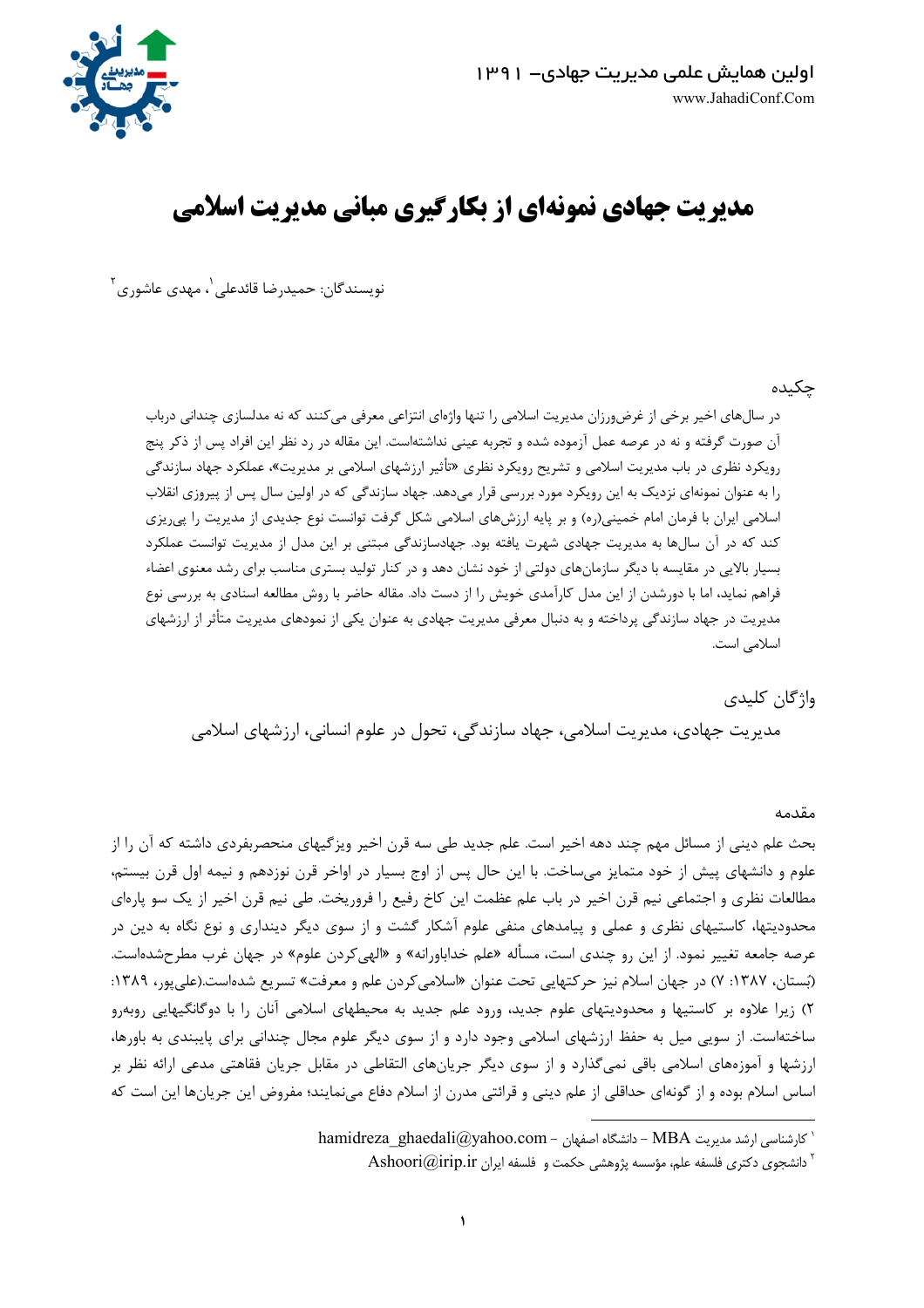

www.JahadiConf.Com

اسلام به تنهایی قادر به حل معضلات عصر جدید نیست و ضرورتا باید ترکیبی از اسلام و اندیشههای جدید ایجاد شود.(خسرويناه، ۱۳۸۸: ۳۳۰)

بعد دیگر این مسأله مصاف نرمی است که میان فهم اجتهادی و ضابطهمند از اسلام ناب محمدی(ص) و لیبرال دموکراسی در جریان است، شکوفایی نظام اسلامی و کارآمدی آن از مهمترین عوامل پیروزی گفتمان انقلاب اسلامی در برابر لیبرالیسم است. این شکوفایی در گروی تدبیر امور جامعه بر مبنای مصالح، ارزشها و آموزههای اسلامی است.(عاشوری؛ ۱۳۸۹: ۲۹) اداره جامعه نیازمند نسخههای عملیاتی و مدلهای اجرایی است. اکنون لیبرال دموکراسی ابزارهای خود را با بسط اندیشه خویش فراهم ساخته و با تولید نظریه و اندیشههای راهبردی، طراحی مدل اجرایی و راههای پاسخ به نیازهای اجتماعی، مدیریتی، اقتصادی، فرهنگی، سیاسی، امنیتی و دیگر تولیدات علمیِ برخواسته از مبانی فلسفی و نظری سکولار، ابزارهای سیطره و نبرد را ساخته-است. اما در طول این مدت برخی متمایلین به نظامها و ارزشهای فکری مغرب زمین برای پاسخگویی به نیازهای زمان به قرائتهای مدرن و پست مدرن از اسلام دست یازیدهاند و با نام روشنفکری دینی قرائتهای بیضابطه از اسلام را به نام فقه پویا

و اجتهاد در اصول گسترش می دهند و مدیریت علمی را در برابر مدیریت فقهی ترویج می کنند.(قوامی؛ ۱۳۸۷: ۴۲-۴۲) با وجود طرح مکرر ایده علم دینی، با مراجعه به آثار مکتوب در این زمینه در می یابیم که تعبیر «علم دینی» به شکلهای متفاوتی تفسیر شدهاست. (علیپور: ۱۳۸۹؛ ۳-۶) تفاسیری که گاه در تقابل و تعارض جدی با یکدیگر قرار میگیرند. استفاده از ادبیات نظریهپردازی دینی به جای علم دینی توسط مقام معظم رهبری بر شفافیت و عملیاتینمودن اندیشه علم دینی افزود؛ اما نظریهپردازی و مدلسازی در علوم امری دفعی و ناگهانی نیست. برای نظریهپردازی جسارت شالودهشکنی و توجه به کاستی-های نظریههای کنونی و اقدامات خُرد، لازم است. نظریهپردازی تلاش برای فهم و حل مسائل است به گونهای که بر اخلاف خود مؤثر باشد و به دیدگاهی جدید در تاریخ علم منجر گردد. (فرامرز قراملکی؛ ۱۳۸۸: ۵۰-۵۲) علوم جدید نیز به صورت فعالیتی در بستر زمان به موقعیت کنونی دست یافتهاست، پیشینهی بسیاری از نظریهها و مدلهای علمی چه در علوم طبیعی و چه در علوم انسانی در حد ایدههای اولیه و تصحیح نشدهی شبه ایدئولوژیک یک قرن گذشته میباشد. با فعالیت گسترده دانشمندان این مدلها و نظریهها از حالت نیمه پخته خارج و جوانب مختلف آن تحلیل شدهاست.(عاشوری، ۱۳۸۹: ۱۱۱) نظریهها در علوم انسانی در عین آنکه پدیدهای معرفتی است اما باید ناظر به اقتضائات زمانه باشد، زیرا با تحولات بشری برخی جنبهها در متعلق نظريهها را تغيير مي دهد.(قوامي؛ ١٣٨٧: ٥٢)

در کنار این پدیده نیاز مدیران اجرایی به نسخهها و مدلهای اجرایی در حوزه مسؤولیت خویش و باور یا دانش ضعیف برخی محققین دانشگاهی و حوزوی در ارائه نسخهها و مدلهای اداره سازمان و جامعه بر مبنای آموزههای اسلامی، زمینه رجوع این مدیران به نسخههای برگرفته از علوم انسانی غربی و مصرف روزانه آنها را تقویت مینماید. از دیگر اتفاقاتی که این امر را تشدید می نماید، گسترش خارج از قاعدهی ظرفیت پذیرش رشتههای علوم انسانی غربی و تحصیل بسیاری از مدیران در این رشتهها است که سبب شده فرهنگ و ارزشهای لیبرالی منطوی در این مباحث در ذهن مدیران رسوخ کند.

برای تحول در علوم انسانی و تأسیس علوم انسانی اسلامی، اقدامات گوناگون در سطوح مختلف نیاز است، اما هر سطح آن توسط عدهای خاص صورت بگیرد. نظریهپردازی کاری است که توسط عدهای محدود انجام میشود، نخبگان علمی حوزه و دانشگاه که علاوه بر توانمندی و قوت بالای علمی از روحیه خلاقیت و شالودهشکنی برخوردار هستند میتوانند از عهده این امر برآیند. نظریهپردازانی که در هر رشتهی علمی صاحب نظر هستند و هنوز آرائشان مورد نقد و بررسی قرار میگیرد و بسط پیدا می کند، معمولا کمتر از تعداد انگشتان دست میباشند. اما ایجاد تحول و بسط این نظریهها نیازمند بسیج فکری و عملی و حرکت همه جانبه علمی است. یعنی این که هزاران پژوهشگر اطلاعات را گردآوری کنند، ادله طرحشده را دوباره تقریر و تنظیم کنند، خلأها را پر کنند، نظریهها را در موارد عینی تطبیق داده و فروعات جدید را مورد بررسی قرار دهند. با مطالعه تطبیقی در نظریهها، شباهتها و افتراقات را کشف کنند، نقد و نظرهایی که مطرح شده را مرور و خط سیر حک و اصلاح نظریه را مشخص کنند. درسنامه بنویسند و نیرو پرورش بدهند، دیگر گروههای علمی را ترغیب کنند تا در برنامه پژوهشی آنان فعال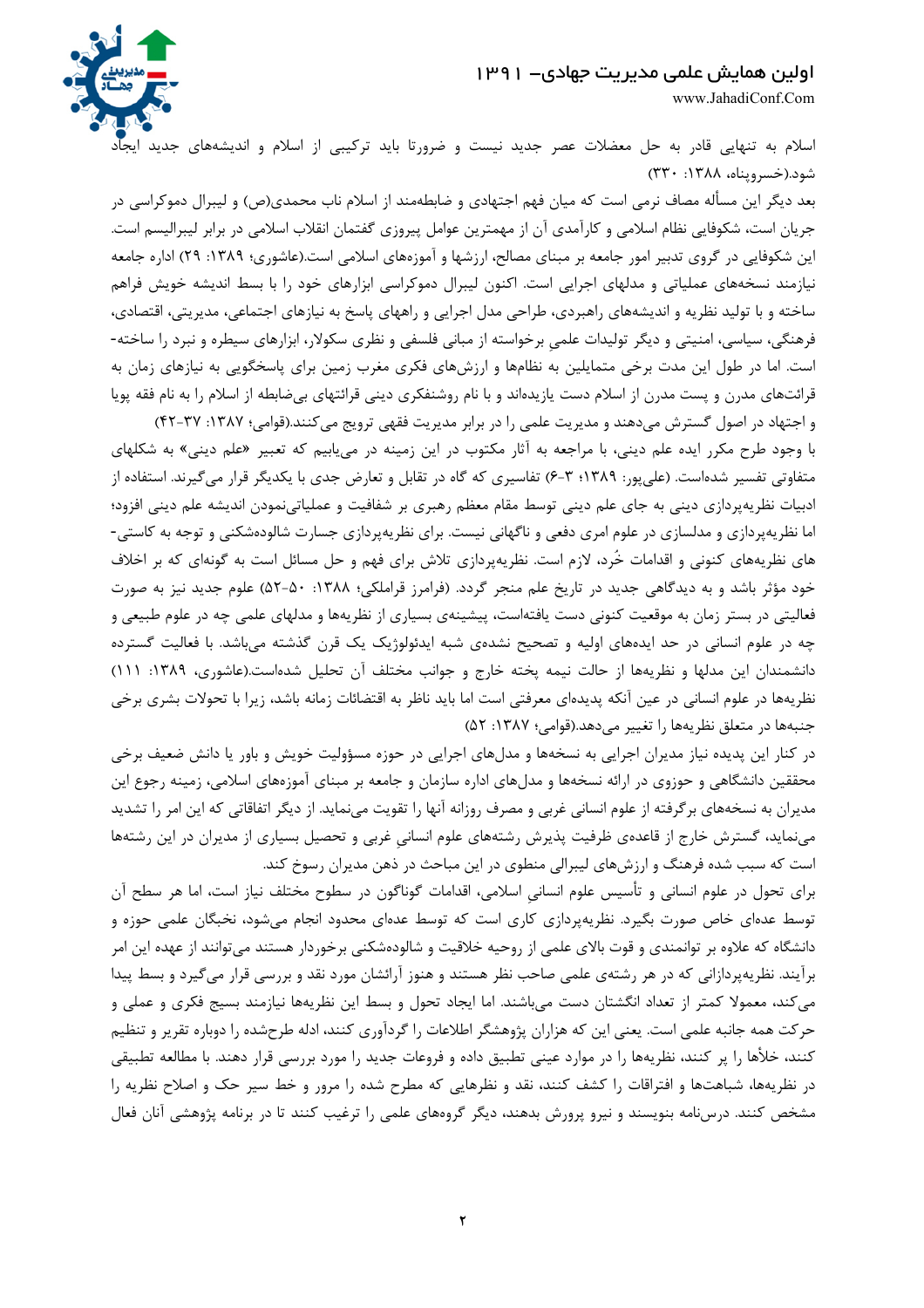

www.JahadiConf.Com

شوند و مجموعه بسیاری از دیگر فعالیتهای علمی؛ این امر فعالیت مستمر و پیوسته دانشگاهها و پژوهشگاهها را میطلبد. (عاشوري؛ ١٣٨٩: ٩٩)

از موارد بسیار مهم در پژوهش در باب مدیریت اسلامی ذکر مصادیق نظریهپردازی در باب مدیریت اسلامی و تطبیق و بررسی مصادیق عینی فعالیتهای مدیریتی ًاز این رویکردهای نطری است. مطالعه تطبیقی میان نظریههای مدیریت اسلامی و رویههای عینی تجربهشده از مدیریت اسلامی میتواند به شناخت مسائل جدید و تفریع اصول در این نظریهها کمک کرده و بر غنای ادبیات موجود در مدیریت اسلامی بیافزاید و زمینهساز تحول در علوم انسانی گردد. (قوامی؛ ۱۳۸۷: ۲۸)

مدیریت جهادی قرابتهای بسیاری با آنچه که امروز با عنوان مدیریت اسلامی در میان محققان علوم اسلامی و مدیریت شناخته میشود، دارد. موضوع این مقاله بررسی مدیریت جهادی به عنوان یک تجربه از بکارگیری مدیریت اسلامی در عرصه اداره کشور است. این مقاله برای پاسخگویی به این پرسش شکل گرفت: «مدیریت جهادی چگونه بود و آیا میتوان آن را از جلوهای از مدیریت اسلامی دانست؟»

## روش تحقيق

هدف از انجام این تحقیق و ارائه مقاله حاضر، معرفی مدیریت جهادی به عنوان یک تجربه از بکارگیری اصول مدیریت اسلامی است که به دنبال بررسی شباهتها و تفاوتهای مدیریت جهادی با رویکرد نظری «تأثیر ارزشهای اسلامی بر مدیریت» و سیر اوج و افول این سبک مدیریتی در نهاد جهاد سازندگی است. این بررسی با استفاده از کتب، نشریات و اسناد و مدارک موجود و تحلیل یافتهها صورت گرفتهاست؛ با عنایت به این که ماهیت پژوهش، اسنادی است، روش گردآوری اطلاعات، کتابخانهای می-باشد، این پژوهش تلاش نمودهاست حتی المقدور از طریق مطالعه عمیق و با تفسیر و تحلیل رویدادها به روشن ساختن مسأله و درک بهتر رویدادها و عملکرد مدیریتی در حوزه مشخص کمک کند و با توجه به مفاهیم و مبانی نظری و براساس بحث و تحلیل موضوع، جمعبندی و نتیجهگیری مناسبی ارائه دهد.

مدیریت اسلامی

مدیریت اسلامی واژهای نو در ادبیات علمی کشور است که قدیمیترین اثر در این حوزه را میتوان در اوایل دههٔ 50 هجری شمسی یافت. شهید آیتالله مطهری (ره) که از پیشگامان این حوزه است در دو مقاله با عنوانهای «مدیریت و رهبری در اسلام» و «رشد» به بررسی و تحلیل مدیریت در اسلام پرداخته است.

چاووشی(۱۳۸۸) در یک طبقهبندی با توجه با رویکرد نظری هر کدام از محققان حوزه مدیریت اسلامی چارچوبی ارائه داده و نظریات مربوط به مدیریت اسلامی را در قالب پنج عنوان دستهبندی نمودهاست که عبارتند از:

- ۱) رویکرد نظری رشد در مدیریت اسلامی
	- ٢) رویکرد اصول گرایی
- ۳) رویکرد اخلاق و ویژگیهای مدیران اسلامی
	- ۴) رويكرد وظايف مديران مسلمان
- ۵) رویکرد تأثیر ارزشهای اسلامی بر مدیریت

توضیح هر یک از رویکردهای نظری که در بالا اشاره شد خارج از حوصله این مقاله است و با اهداف نگارش این مقاله فاصله دارد. در اینجا تنها به رویکرد «تأثیر ارزشهای اسلامی بر مدیریت» اشاراتی کوتاه میشود زیرا که تفسیر مدیریت جهادی بر مبنای ارزشهای اسلامی زوایای مختلف مدیریت جهادی را آشکار میسازد که در ادامه به آن پرداخته میشود.

ارزشها بیانگر عقاید راسخ نسبت به اعمال، حالات و رفتارهایی هستند که از لحاظ شخصی و اجتماعی نسبت به اعمال، حالات و رفتارهای مخالف، برتر و ارجح شناخته می شوند. افراد بر اساس ارزشهای خود نسبت به درستی و مطلوبیت اشیاء، اعمال، حالات و رفتارها، اهداف و غايتها قضاوت مي كنند.(قلي يور، ١٣٨٨:١٠٣) ارزشهاي اجتماعي به مدلهاي كلي رفتار، احكام جمعی و هنجارهای کرداری که مورد پذیرش عمومی و خواست جامعه قرار گرفتهاند اطلاق میشوند. (بابایی:۱۳۷۲:۲۶۵) اگر نقشهای اجتماعی را منشأ رفتارهای مورد انتظار از افراد بدانیم و هنجارها را معیارهای قطعی رفتار مردم، می توان ارزشها را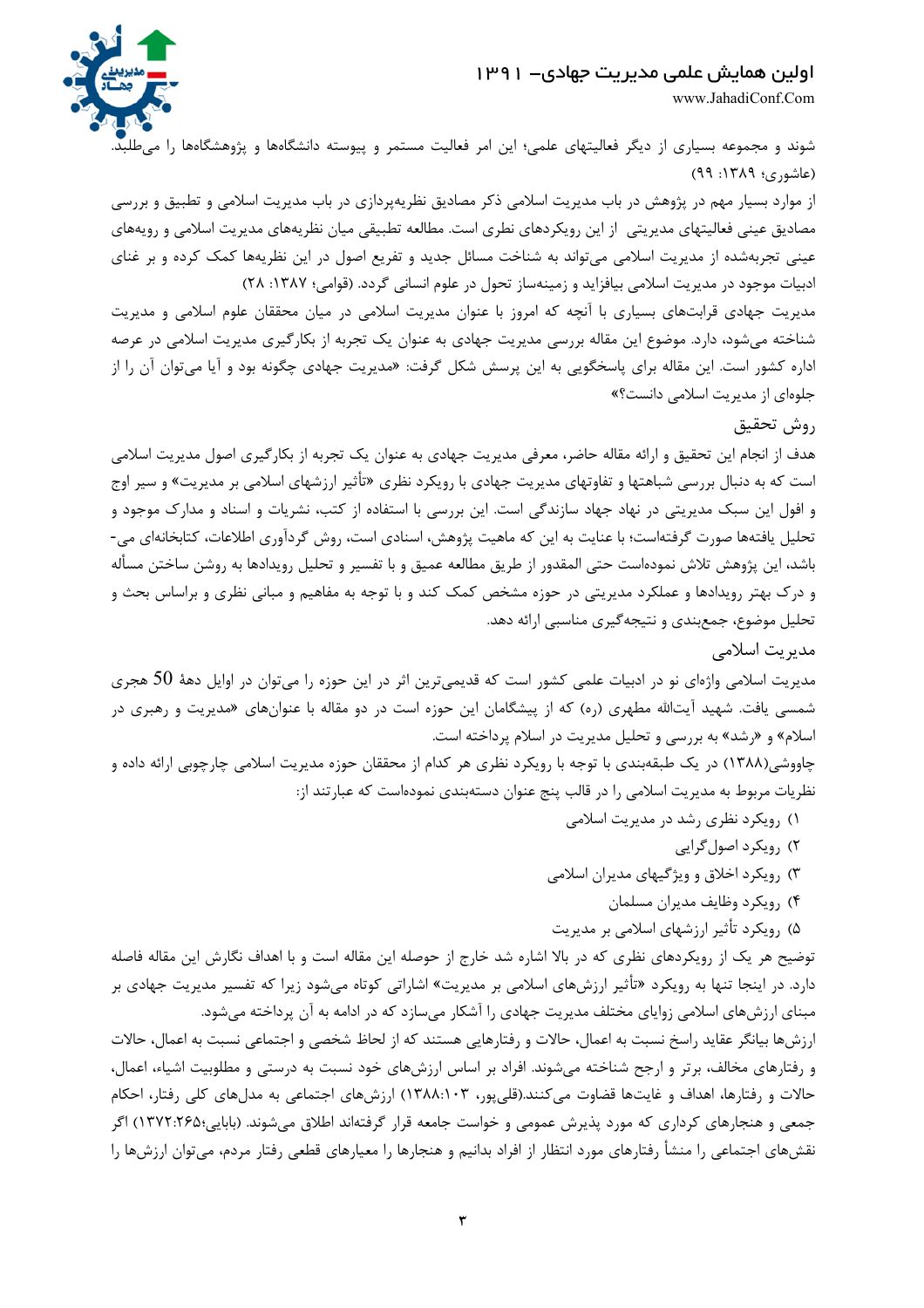

www.JahadiConf.Com

ضوابط اخلاقی، مرامی و بایدهایی دانست که در هر گروه اجتماعی مؤثر بوده و با شدت و ضعف رفتار گروه و اعضایش، یعنی آنچه را که آنها انجام داده یا فرو میگذارند، تشکیل داده و برای گروه وحدت درونی ایجاد میکند.(همان، ۲۶) از نظر فلاسفه اسلامی، ارزشها سلسلهای از اصول کلی، ثابت و مطلق هستند که تغییر نمی کنند، اما مصداق آنها تغییرپذیر است. از این منظر ملاک کلی ارزش اخلاقی، مصلحت عمومی فرد و جامعه و مصلحت واقعی انسان است. یعنی هر چیزی که موجب کمال واقعی انسان است، نه چیزی که دلخواه افراد و مورد خوشایند آنهاست. در نظام اسلامی، هدف کسب رضای خداست. از نظر آیتالله مصباح یزدی در این نظام، ارزشها فراگیر، برخوردار از ارتباط و انسجام کافی، قابل تبیین عقلانی، مبین لذت و سودنامحدود، دارای حسن فعلی و فاعلی و دومراتب است. (مصباح یزدی؛ ۱۳۷۶: ۱۶۹–۱۶۳)

از دیدگاه اسلام، ارزشها از کیفیت رابطه رفتار انسان با هدف نهائی به دست میآید؛ یعنی، عملی ارزش حقیقی دارد که در راستای هدف نهایی او باشد. به عبارت دیگر، ارزشها، پلی ارتباطی بین وضع موجود انسان با وضع مطلوب و ایدآل او هستند این یک واقعیت است و تابع هیچ قراردادی هم نیست، پس برای پی بردن به ارزش انسانی و کمال او باید موقعیت انسان، مقصد و هدف نهایی او را بشناسیم. تا زمانی که هدف نهایی او شناخته نشود، نمی توان گفت که از چه راهی می تواند به آن هدف برسد (چاووشی؛ ۱۳۸۸). پیرامون مبانی ارزش از دیدگاه اندیشمندان مسلمان شش عنصر قابل تحلیل است. (علی احمدی، عليرضا؛ على احمدى، حسين؛ ١٣٨٣: ٣٤و٣٥):

١) ملاک ارزش کار، تاثیر آن در کمال نفس انسان است.

- ۲) هر کاری که بیشترین تأثیر را در بالاترین کمال انسان داشته باشد عالیترین تأثیر را خواهد داشت.
- ۳) هر کاری که بیشترین تاثیر را در دور شدن انسان از خدا داشته باشد، پستترین ارزشها و بدترین رذیلتها خواهد بود.
- ۴) در بین دو قطب فوق|لذکر اگر نقطه|ی فرض شود که نسبتش متساوی به هر دو قطب باشد، (یعنی نه تأثیری در حرکت انسان به سوی الله داشتهباشد و نه تاثیری در دور کردن انسان از الله). اگر چنین فرض شود آن "بی ارزش" خواهد بود.
- ۵) ارزشهای اخلاقی در طول هم تابع نیت است و هم تابع شکل کار. یعنی اصالتا ارزش، تابع نیت است، ولی چون هرنیتی با یک یا چند نوع از افعال سنخیت دارد، شکل آن و حجم آن و کمیت و کیفیت آن هم متناسب با آن نیت است، پس طبعا با آنها هم مناسبتی دارد.

۶) در اسلام برای ارزشها، یک حدنصابی تعیین شده است.

پیروان واقعی ادیان الهی کسانی هستند که در همهٔ جنبههای درونی و برونی وجودشان از دین تأثیر پذیرفته و الگو میگیرند. این تأثیرپذیری، هم در روح حاکم بر زندگیشان و هم در شکل و قالب رفتارها و عملکردهای فردی و اجتماعیشان به چشم می خورد؛ به گونهای که در همهٔ صحنههای زندگی، با روحیهای خداخواهانه، معنویت گرایانه و آخرتجویانه، و با اعمالی مطابق با آنچه خداوند در قالب احکام دین تجویز کرده و رهبران معصوم الهی بدان رفتار نمودهاند، حضور میپابند. (طیب؛ ۱۳۸۷: ۱۷) مدیریت اسلامی شیوهای از مدیریت است که تمامی افراد یک مجموعه را به صورت انسانهای مسئول و متأثر از ارزشها با جهت-دهی نظام ارزشی اسلام در نظر میگیرد. (فروزندهدهکردی، ملایی؛ ۱۳۸۸) بهارستان در تحقیقی مدیریت اسلامی را اینگونه تعریف می کند: «مدیریت اسلامی عبارتست از تنظیم روابط افراد، تدبیر امور و هماهنگی نیروها به عنوان مسئولیتی الهی به منظور رشد و تكامل افراد و تحقق اهداف ارزشمند سازمان كه به هدف نهايي، يعني قرب الي الله، منتهي مي شود». (بهارستان؛ ١٣٨٣)وي در همان مقاله مي گويد: «مديريت اسلامي ماهيت مكتبي، ارزشي و اخلاقي دارد و مبتني است بر وحي، قرآن، سنّت، عقل و اجماع. شجرهٔ طیبهٔ مدیریت ریشه در مبانی وحی، قرآن و سنّت دارد و ساقه و تنهٔ آن مبتنی است بر عقل، اجماع، اصول موضوعه، اصول متعارفه، تئوريها و نظريههاي مختلف علمي ولي در شاخ و برگهاي اين شجرهٔ مديريت ميتوان از متدولوژی علمی و روشهای تکنولوژیکی، فنّی و تخصصی استفاده کرد. بنابراین، نگهبان ماهیت مدیریت اسلامی موازین ارزشی و مواريث فرهنگ اسلامي است كه مبتني است بر وحي، قرآن، سنّت، عقل و اجماع». (همان)

در مدیریت اسلامی مدعی هستیم که با نگاهی جامع به تمام ابعاد وجودی انسان و با مد نظر قرار دادن تمام نیازهای او (با درنظر گرفتن اولویتبندی نیازها)، میخواهیم ارزشهایی را برای سازمان تعریف کنیم که با توجه به فلسفه وجودی و رسالت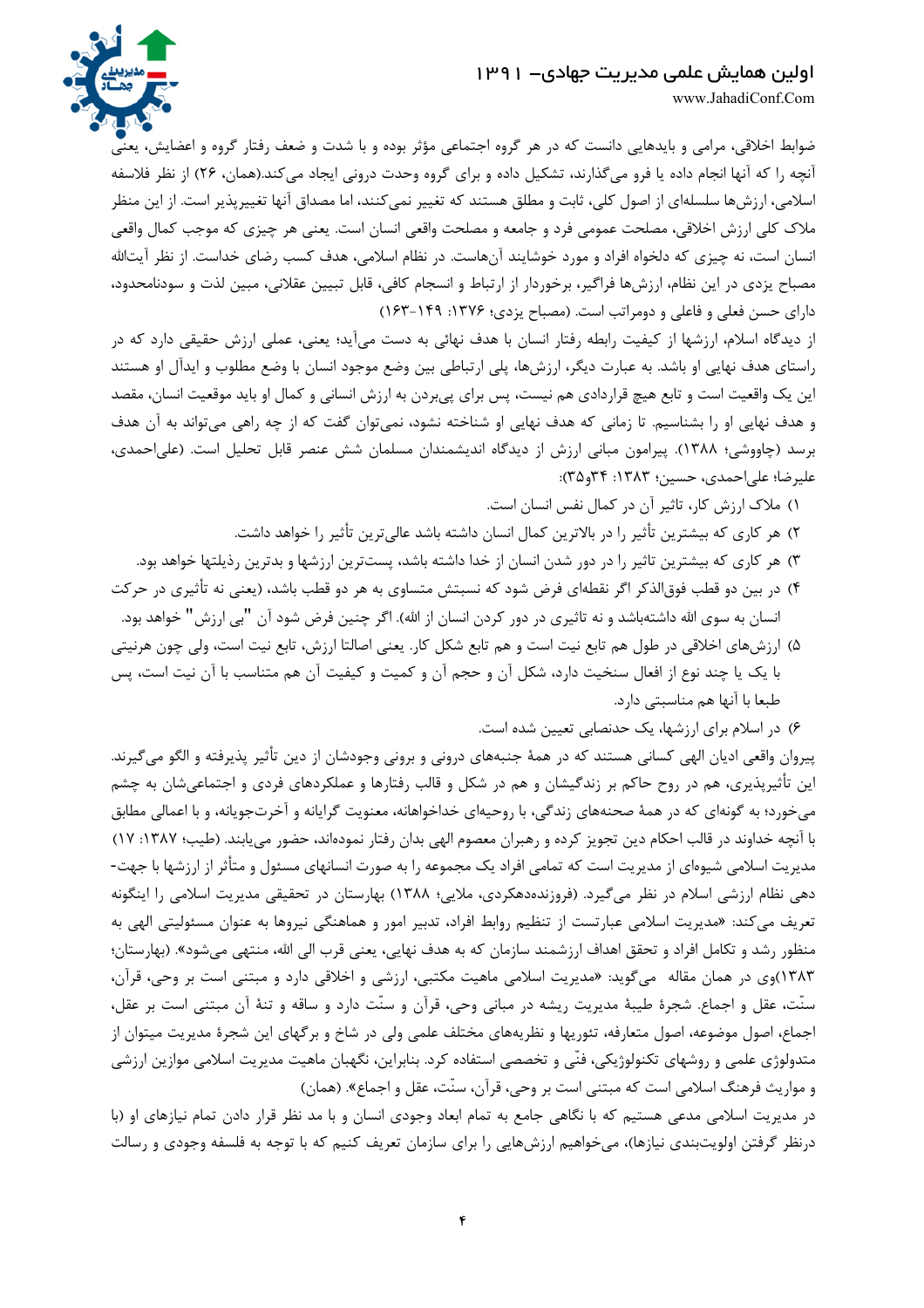

www.JahadiConf.Com

هر سازمان، آن را به موفقیتهای منحصر بفرد و متعالی برساند.(تولایی؛ ۱۳۸۶) وجه تمایز مدیریت اسلامی از دیگر نظامها در نظام ارزشی است که نشأت گرفته از جهان بینی الهی می باشد؛ کل جهان هستی را به صورت مجموعهای هماهنگ و هدفدار می بیند که سنّتهای ربوبی بر آن حاکم است. انسانی که به جهان بینی الهی دست یافته و با نگرشی معنوی و توحیدی به انسان و جهان مینگرد و قلبش سرشار از احساسهای لطیف معنوی و عارفانه است، محال است در عرصهٔ زندگی اجتماعی، به شیوهٔ انسانی که به چیزی جز مادهٔ محسوس و دنیای ملموس قایل نیست رفتار کند و اگر به چنان شیوهٔ رفتاری وادار شد و خو گرفت، به تدریج روحیات معنوی و تفکّرات الهیاش متزلزل شده، زایل میگردد. (طیب؛ ۱۳۸۷: ۱۷) از سوی دیگر، در مدیریت اسلامی، شرافت انسانی مد نظر است و قوای نباتی و حیوانی در واقع، زمینهساز رشد انسانی و کمال معنوی و ابزارهایی برای رسیدن به درجات بلند و سعادت جاودانی است. بنابراین، باید در تعیین اهداف و خطمشیهای سازمان، اصالت را به ارزشهای معنوی داد؛ بدین معنا که اسلامی بودن سازمان اقتضاء دارد که در حیطه فعالیت آن، اهداف معنوی و هنجارهای مربوط به آن رعایت گردد و نه تنها تأمین منافع مادی موجب پایمال کردن مصالح انسانی نشود، بلکه حتی المقدور سعی بر این باشد که منافع مادی در جهت مصالح انسانی و مقدمهای برای توسعه و تعمیق بینشهای الهی و ترویج شعایر اسلامی قرارگیرد. این در واقع همان جهاد نفسی است که مدیریت و علم مدیریت را هم تحت تأثیر قرار دادهاست. (ابراهیمی، افشاریان؛ ۱۳۸۸) آنچه در بحث مدیریت اسلامی مطرح است حاکمبودن ارزشهای اسلامی و معیارهای الهی بر مدیریت در کنار بهرهمندی از چارچوبها و ساختارهای علمی و مدیریتی می باشد، یعنی اگر علم مدیریت برای دادههای خود از احکام، راهکارها و ارزشهای اسلامی بهرهمند گردد، به موفقیت حقیقی خود دست خواهد یافت. در واقع به نظر میرسد مدیریت اسلامی بر مبنای ارزشهای الهی اسلام، زمینههای تعالی انسان را فراهم میآورد. هدف نهایی در مدیریت اسلامی زمینهسازی برای "تقرب الی الله" است. مدیر اسلامی، هم برای خدا کار میکند و هم خلق را به سوی او رهنمون میسازد، در مدیریت اسلامی رشد معنوی، مادی، سیاسی، اجتماعی و اقتصادی جامعه در جهت رضایت خداوند مد نظر است.

در رویکرد «تأثیر ارزشهای اسلامی در مدیریت» اثبات میشود که ارزشهای اسلامی تقریباً تمام شؤون مدیریت را تحت تأثیر قرار میدهد: هم نگرش مدیریت به عنوان ابزاری برای تحقق اهداف صرفاً مادی و هم ابزاری برای استفاده از منافع مادی برای رسیدن به اهداف معنوی، در این دیدگاه در حیطههای سیاست گذاری، تولید و خدمات مؤثر است. (مصباح یزدی؛ ۱۳۷۶: ۲۷۱) مدیریت جهادی

پس از پیروزی انقلاب اسلامی ایران، با فرمان امام خمینی(ره) در تاریخ ۲۷ خرداد ۱۳۵۸ نهادی با عنوان جهاد سازندگی تشکیل شد و شکلگیری این نهاد که متأثر از اندیشههای متعالی حضرت امام خمینی(ره) و سرشار از شور انقلابی مردم مسلمان بود، توانست فصل نوینی در اندیشه مدیریتی کشور پایهریزی کند. جهاد سازندگی به منظور فراهمساختن نهضتی همهجانبه در جهت مبارزه با فقر، محرومیتزدایی، توسعه و عمران روستاها و در یک کلام، حرکت در جهت استقلال و خودکفایی، از متن تودههای میلیونی مردم محروم و مستضعف به وجود آمد.

در فصل اول از اساسنامه جهاد سازندگی اهداف جهاد سازندگی اینگونه بیان شده بود (کاوشی؛ ۱۳۸۹):

ماده ۱- نشر و گسترش ابعاد معنوی بینش اسلامی مبتنی بر اصل ولایت فقیه به عنوان پایه و اساس انقلاب اسلامی ایران در روستاها.

ماده ۲- ایجاد زمینه جهت رشد شخصیت والا و انسانی روستائیان از طریق مشارکت و نظارت آنان در فعالیتهای مربوط به خويش.

ماده ۳- حرکت به سوی استقلال و خودکفایی کشور با تلاش در جهت بهبود وضع اقتصادی و اجتماعی روستاها از طریق توسعه کشاورزی و بازسازی ویرانیهای باقیمانده از رژیم گذشته در کنار کلیه نیروهای جمهوری اسلامی.

ماده ۴- تلاش در جهت تغییر سیستم اداری و اجرائی کشور و پایهگذاری و تدوین نظام نوین بر اساس مکتب اسلام از طریق اركان قانوني جمهوري اسلامي با توجه به عملكرد جهاد سازندگي به عنوان ميدان تجربه انقلاب اسلامي.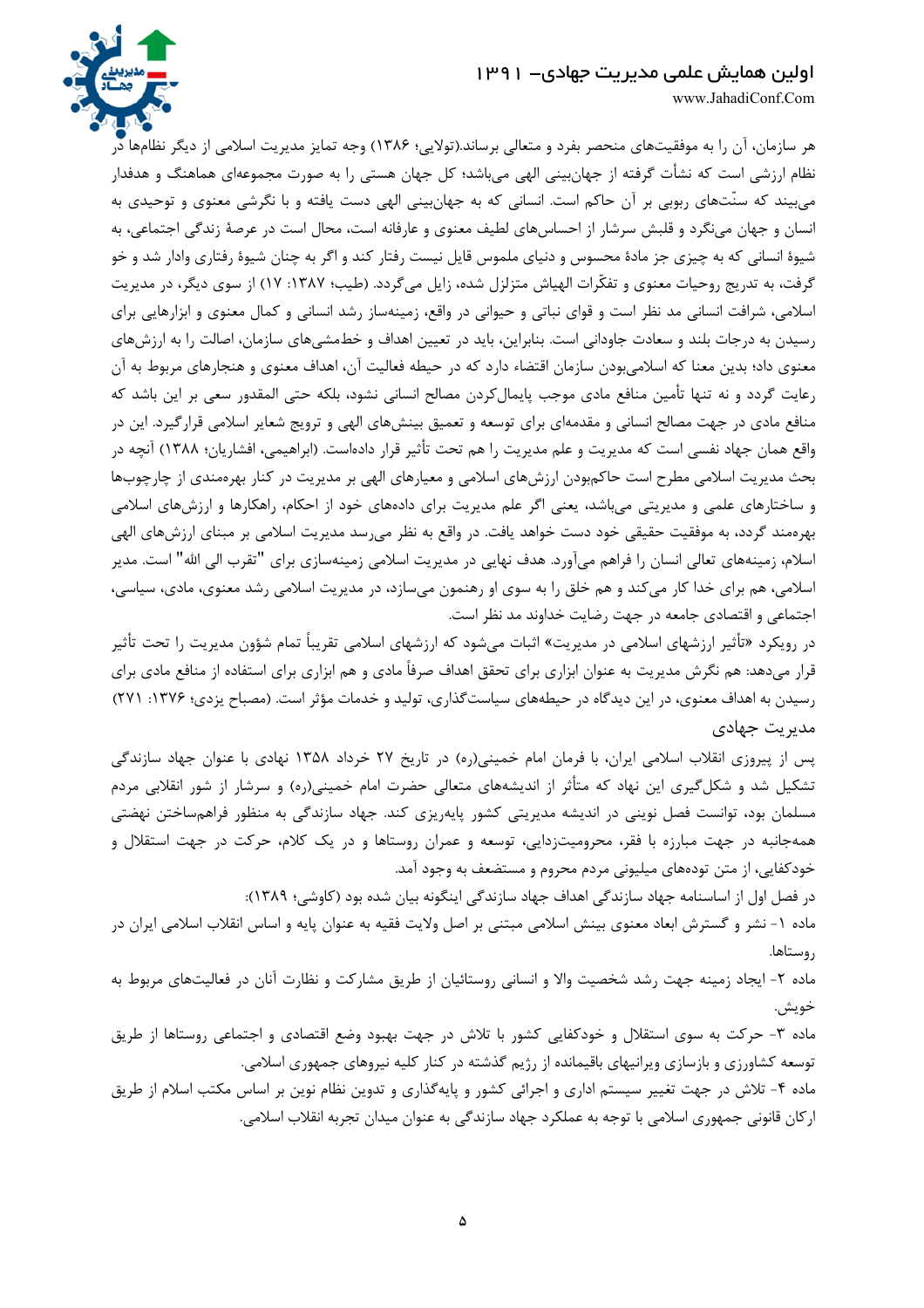www.JahadiConf.Com

ماده ۵- بسیج قشرهای گوناگون مردم برای سازندگی و فراهمکردن امکان تلاش برای نیروهای مؤمن ایثارگر جامعه و رشد و پرورش آنها.

جهاد سازندگی که بر مبنای ارزشهای اسلامی استوار بود توانست آموزههای اسلامی را در نحوه مدیریت خویش لحاظ نماید و بر پایه اصول اسلامی شیوهای نوین از مدیریت را پایهریزی کند. این نوع از مدیریت باعث شد تا مدیریت و روشهای اجرایی مدیران جهاد سازندگی بار ارزشی گرفته و درک ضروریات و نیازهای جامعه توام با روح معنوی، دینی و شعور انقلابی و اسلامی مورد نظر و عمل مدیران قرار گیرد. این سبک از مدیریت که با نام مدیریت جهادی در میان جهادگران و مردم شناخته میشد پس از مدتی توانست به عنوان یک الگو برای دیگر سازمانهای کشور قرارگیرد. جهاد سازندگی با کمترین امکانات عملکردی بسیار بالایی را از خود نشان داده بود که خارج از تصور مدیریتپژوهان وقت کشور بود همچنین منش اخلاقی جهادگران در میان اقشار جامعه زبانزد شد و این افراد تجلی اخلاق اسلامی در میان مردم بودند.

نامدار زنگنه اولین وزیر جهاد سازندگی درباره ضرورت تشکیل جهاد سازندگی و حدود وظایف این نهاد میگوید: «در رابطه با حدود وظایف جهاد ابتدا لازم است برگردیم به آن زمانی که جهاد با فرمان حضرت امام <sup>مدظله</sup> به وجود آمد و به اعتقاد ما پیش از اینکه فرمان امام متوجه تأسیس یک سازمانی به نام جهاد سازندگی باشد، متوجه حرکت بزرگی بود، برای ساختن روستاهای مملکت، یک جریانی را امام امت دستور صدور و تشکیل آن را صادر فرمودند. وقتی که جهاد تشکیل شد به روستاها و روستائیان محرومترین اقشار مملکت ما در عین حال می شد گفت که مولدترین اقشار مملکت ما بودند و هستند و هم اینکه به روستائیان ما در طول تاریخ رسیدگی نشده بود و لازم بود که پیام انقلاب هم به اینها برسد، در آن موقع دستگاههای اجرایی ما هم توانایی لازم را نداشتند که به روستاها برسند و یک شوق و انرژی خیلی بالایی هم در مردم و بخصوص در جوانان وجود داشت که در جهت سازندگی در این مملکت کار بکنند. این بود که جهاد به وجود آمد. ابتدا مانند اکثر نهادهای انقلابی یک ایده و یک انگیزه بزرگ را در خودش برای کار کردن داشت و حدود وظایف مشخص و قطعی را نداشت و در همه ابعاد کار می-کرد، در روستاها به کار در ابعاد اقتصادی، اجتماعی، فرهنگی و سیاسی میپرداخت و در روند کار خود اگر که با مسائلی برخورد می کرد، شروع به حل کردن این مسائل و مشکلات نموده و به مرور زمان با اضافه شدن تجارب و جمعبندیهایی که کارهای جهاد از آن به دست میآمد، حیطه وظایف جهاد به این ترتیب مشخص میشد که به اصلیترین و عمدهترین مسائلی که می تواند در زندگی روستاها و در بالا رفتن تولید در روستاها اثر بگذارد، توجه کند و اولویتهای کار خودش را و جهت گیری افرادش و امکاناتش را منطبق با این نیازها و اولویتها کند.» (نامدار زنگنه؛ ۱۳۶۳)

با تأمل بر فرهنگ جامعه جهادگران، به ویژه در دهه نخستین انقلاب، ملاحظه میشود که انگیزه جهادگری، به شدت مبتنی بر باورهای توحیدی جهادگران بودهاست و ارزشهای اسلامی همچون عنصر عدالتخواهی موجب باورشدن نظام جهادی شده-است. برخی از مفروضات بنیانی اندیشه جهادگران را میتوان به صورت ذیل تبیین کرد (پورعزت، قلیپور؛ ۱۳۸۸):

- خدمت به مردم یکی از بهترین راههای کسب رضایت خداوند یکتاست؛
- شیوع فقر مهمترین عامل ذلت و انحطاط بسیاری از جوامع بشری است؛
- شعار دادن براي امحاي فقر كافي نيست، براي امحاي فقر بايد اقدام كرد؛
- فقر را نمیتوان صرفاً اقتصادی تلقی کرد، گاهی اوقات فقرسیاسی و فقرفرهنگی جلوههای وحشتناکتر و نگرانکنندهتری داشتهاند؛
	- جهاد علیه جلوههای گوناگون فقر، هم زمان و همراه با جهاد در جبهههای نبرد مستقیم، ضروری و ارجمند است.

# جهاد سازندگی از نهادی مردمی تا وزار تخانهای دولتی ۱۳۵۸ - ۱۳۶۲

ایجاد یک سازمان، فرایندی است که توجه خود را به رفتار، زمینهها و ساختار معطوف میدارد، موحد(۱۳۸۶) در مدلی با عنوان سه شاخگی (ساختار، رفتار و زمینه) به بیان ارزشها و مفاهیم سازمانی جهادسازندگی میپردازد و هر بعد را اینگونه ترسیم مے نماید: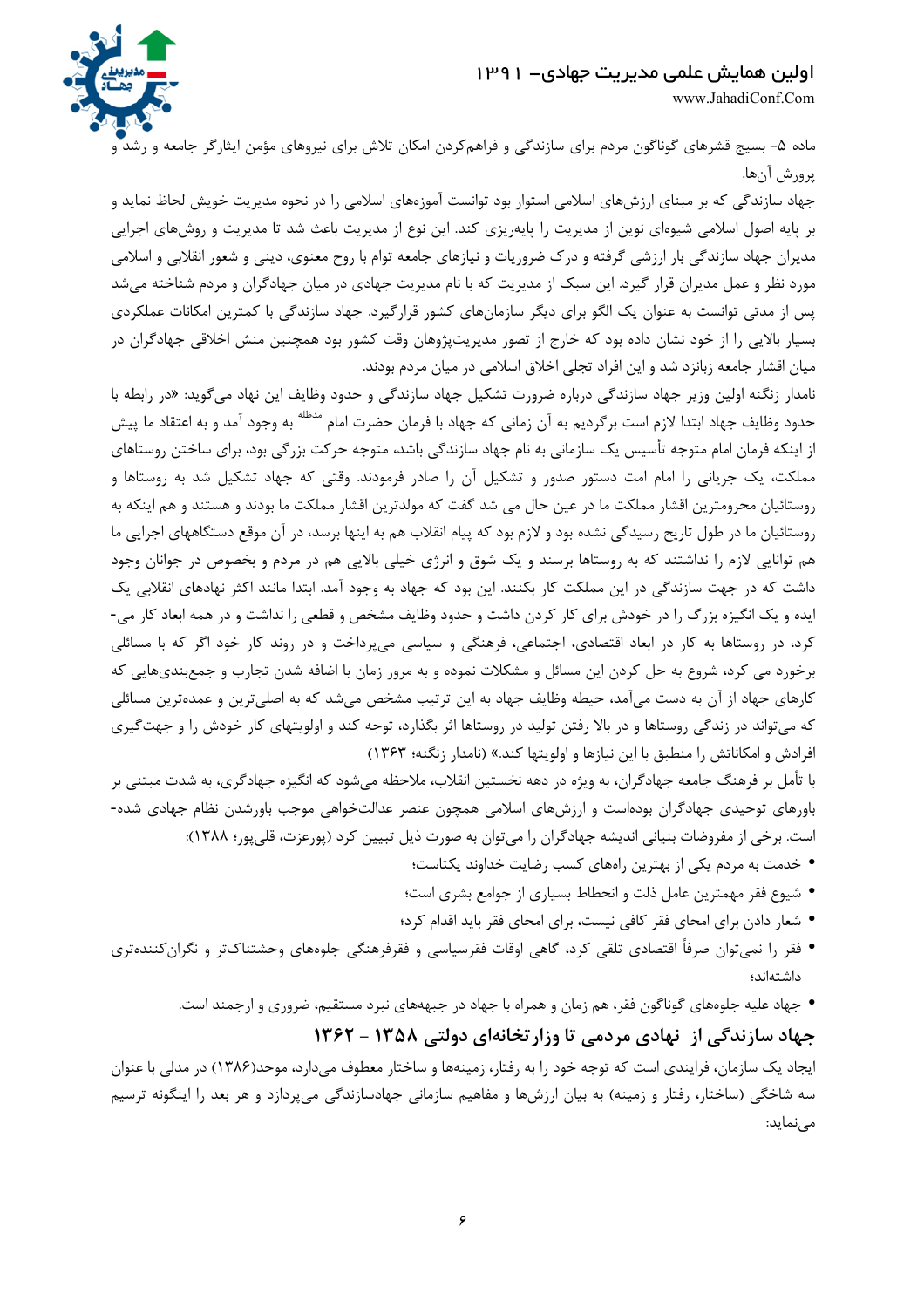

www.JahadiConf.Com

بعد ساختار: همه عناصر، عوامل و شرايط فيزيكي و غير انساني سازمان ميباشند كه با نظم، قاعده و تركيب خاصي بهم پيوسته و چارچوب و بدنه فیزیکی سازمان را میسازند. عامل مدیریت برای خدا و عامل مدیریت ولایتی و عامل انعطافپذیری ساختار و تشکیلات مناسب با شرایط در این بعد مد نظر قرار گرفته شدهاست.

بعد رفتاری: انسان و روابط انسانی در جهادسازندگی می باشند که با نُرمهای رفتاری، ارتباطات (غیررسمی) و الگوهای خاصی بهم پیوسته و محتوای اصلی جهادسازندگی را تشکیل میدهند که در واقع عوامل زنده سازمان محسوب می شوند. عامل مدیریت داوطلبانه، تحولآفرین، پویا و انعطاف پذیر در مأموریتها و عامل خودباوری و عامل توجه به نیروی انسانی به عنوان منابع مهم کاری و عامل پر کاری، سخت کوشی، خستگیiلپذیری و سرعت عمل در کارها در این بعد مد نظر قرار گرفته شدهاست.

بعد زمینه: تمام شرائط و عوامل محیطی و «برون سازمانی» می باشند که محیط بر سازمان بوده و سیستمهای اصلی یا ابَرسیستمهای سازمان را تشکیل می۵هند. بعد زمینه مهمترین و اصلیترین بعد است و نه تنها عامل بقاء و رشد دو بعد دیگر بلکه بوجود آورندهی دو بعد دیگر نیز در جهادسازندگی بوده و خلاصه بقاء و رشد کلی جهادسازندگی بدان وابسته بوده است. عامل مدیریت مشارکتپذیر و نهادینهکردن اخلاق و ارزش های دینی در محیط کار و مدیریت قناعتی با اهمیتدادن به بیتالمال در این بعد مد نظر قرار گرفته شدهاست.



نمودار (۱) ابعاد و مؤلفههای اصلی مدل مدیریت جهادی(موحد؛۱۳۸۶)

مرتضوی و عراقی «نظام ارزشی اسلام» را مبنای مدیریت جهاد سازندگی را میدانند. (مرتضوی،عراقی:۱۳۸۷) امام خمینی در بیانی به جهادگران اینگونه میفرمایند: «علاوه بر این که جهاد سازندگی میکنید جهاد با نفس خودتان هم بکنید.»(فغفوذ مغربی؛۱۳۸۸) این جمله که سر لوحه کار جهادگران بود نشانه ارزش محوری آنان در انجام امور بود زیرا که کار کردن برای آنها نوعی عبادت و وسیلهای برای تقرب به خدا محسوب میشد. از ویژگیهای مدیران جهادی میتوان مسئولیتپذیری، پرکاری و سخت کوشی، احساس رضایت از خدمت به مردم، رعایت شئونات اسلامی و اخلاقی در رفتار با ارباب, جوع، اخلاص نام برد. افراد با کمترین هزینه، بیشترین تلاش خویش را مصروف داشته، بی پروا و شجاع، سختترین وظایف و مسئولیتها را در جبهه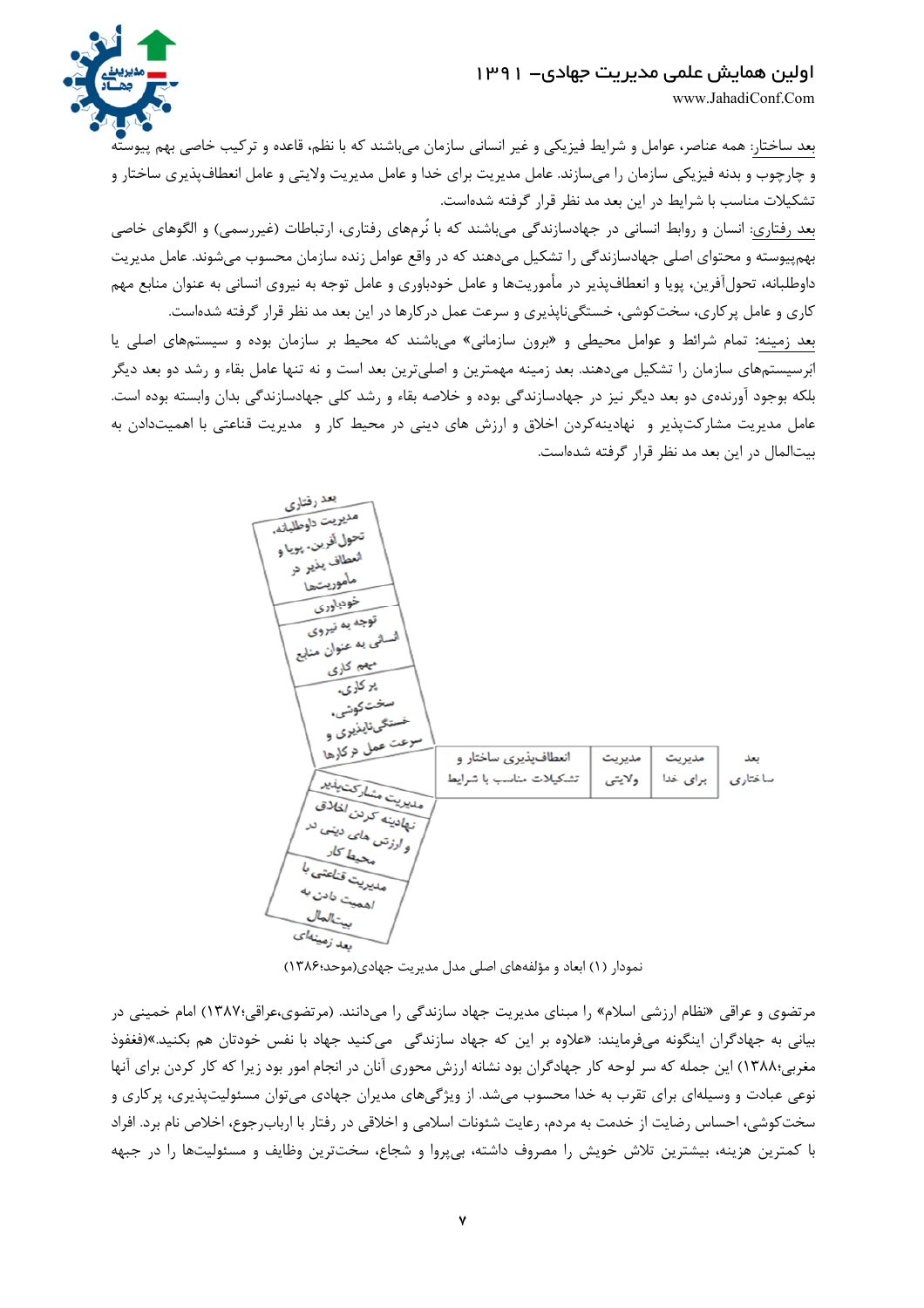

www.JahadiConf.Com

سازندگی در روستا و جنگ برعهده میگرفتند. در جهاد سازندگی مدیریت به گونهای بود که به ویژگیهای روانی و رفتاری افراد و نوع تعامل آنها با یکدیگر در جوّی صمیمانه بها میداد و مدیر را به پیراستگی از آلودگیها برای خود و جهتدهی و رنگ الهی دادن به سازمان توصیه می کرد و آنها را از پرخاشگری به شخصیت افراد و تصمیمگیری مستبدانه برای کارکنان و سهیم نکردن آنها را در فرایند کار پرهیز میداد. از این رو، مشورت با مستشاران متعهد را تضمینی برای ثمردهی برنامهها و دوراندیشی مدیران و کار برای خدا و توکل بر ذات باری تعالی را منشأ امدادهای غیبی و موفقیت برنامهها و موجب رشد سازمان میشد.(ابراهیمی، افشاریان؛ ۱۳۸۸) منابع مالی، طبیعی، تکنولوژیک و فیزیکی جهاد در مقابل سازمانهای دیگر نه تنها قابل رقابت نبود بلکه در بسیاری از مواقع کمتر و حتی ناچیز بودهاست و این ایمان جهادگران و اخلاق ورزی شخصی و سازمانی آنها بودهاست که در تمامی عرصهها جهادسازندگی را با توفیق همراه نمودهاست و پایبندی به این اصول اخلاقی فردی و سازمانی پیام اصلی فرهنگ و مدیریت جهادی است و چنانچه بخواهیم در سازمانهای فعلی اجرائی نیز الگوی جهادی را تجربه كنيم و يا حفظ كنيم بايد ضمن احصاء دقيق اين اصول اخلاقي نسبت به اجراء آنها اهتمام كرده و سپس انتظار داشته باشيم كه با موفقيت سازماني چشمگير همراه گرديم. (صدرالسادات؛ ١٣٨٧)

مدیریت جهادی را بنا به مواردی که اشاره شد اینگونه می توان تعریف کرد:

مدیریت جهادی سبکی از مدیریت است که استوار بر ارزشهای اسلامی است. همانگونه که جهاد به معنای کوشش تمام و همه جانبه برای رسیدن به هدف است و در منطق اسلامی بکار بردن نهایت جهد و کوشش در راه خدا برای نجات خلق خدا از ظلم-ها و اسارتها و استقرار خداپرستی و تسلط نظام عدالت اجتماعی بر زندگی انسانهاست که در بسیاری از موارد با فداکاری و جانبازی همراه است، مدیریت جهادی نیز نوعی مبارزه و تلاش مقدس برای حذف استثمارگری و استبداد میباشد که به دنبال ایجاد فضای نوع دوستانه و ارزش محور بر مبنای اصول اسلامی برای اعضای سازمان و حذف محرومیتهای سیاسی، اقتصادی، اجتماعی، فرهنگی، صنعتی جامعه میباشد. در این سبک از مدیریت هدف ایجاد بستری مناسب برای رشد کارکنان و در نتیجه رسیدن به قرب الهی است. انجام کار با استفاده از سازوکارهای علمی و به شیوهای مناسب پیادهسازی میشود و به علت اینکه فرد هدف از انجام کار را کسب رضایت پروردگار میداند تا به رضایت درونی نرسد و از کیفیت بالای کار اطمینان نیابد از تلاش منصرف نمیشود. علم و قوانین علمی در یک فضای ارزشی بکار گرفته میشوند و جامعه، سازمان و افرادی که در محیط جهادی فعالیت می نمایند اعتقادات، رسوم و ارزشها و سیاستهای فرهنگی خاص اسلامی را دارا میباشند. در این نوع از مدیریت به واسطه فضای اخلاقی مدیران رابطه رئیس و مرئوسی دیده نمیشود و مدیران برای جهادگران که همان اعضای سازمان هستند به عنوان یک الگوی اخلاقی و مراد شناخته میشوند.

## بحث و نتيجه گيري

مهمترین دستاورد جهاد سازندگی تجربه موفق یک الگوی بومی است که بر اساس مردممحوری و نه بخشینگری به رفع تنگناها و محرومیتها پرداخته و اهداف بخشی تولید و افزایش سرمایه را اگر چه با ارزش اما به عنوان اهداف فرعی و تبعی در مرحله بعدی قرار دادهاست مبنا و محور کار قرارگیرد عملکرد برتر جهاد سازندگی در عرصههای گوناگون از قبیل سازندگی جنگ و دفاع مقدس برنامهریزی خودکفائی و دستیابی به استقلال اقتصادی و مهمتر از همه پویائی در مدیریت بحران که جای خالی آن در حوادثی مانند زلزله شهرستان بم به شدت ملموس بود شاهدی بر این مدعاست. (فغفوذ مغربی؛ ۱۳۸۸)

فرهنگ جهادی معطوف به ابتکار عمل، اقدام شجاعانه و اخلاص در جهت خدمت به محرومان، و ایثار در شرایطی مملو از اعتماد متقابل بود، در حالی که فرهنگ بوروکراتیک اصالتاً سلسلهمراتب، کنترل بوروکراتیک، روحیه محافظهکاری، و ریا را جایگزین ابتکار عمل شجاعانه و اخلاص مینماید. ضمن اینکه بوروکراسیهای رایج، تمایل به کار تیمی را تخطئه میکنند؛ در حالي كه بنيان ساختاري جهاد سازندگي در شكل نهادي و اوليه خود، بر توسعه كار تيمي نهاده شدهبود. (پورعزت، قليپور؛  $(15A)$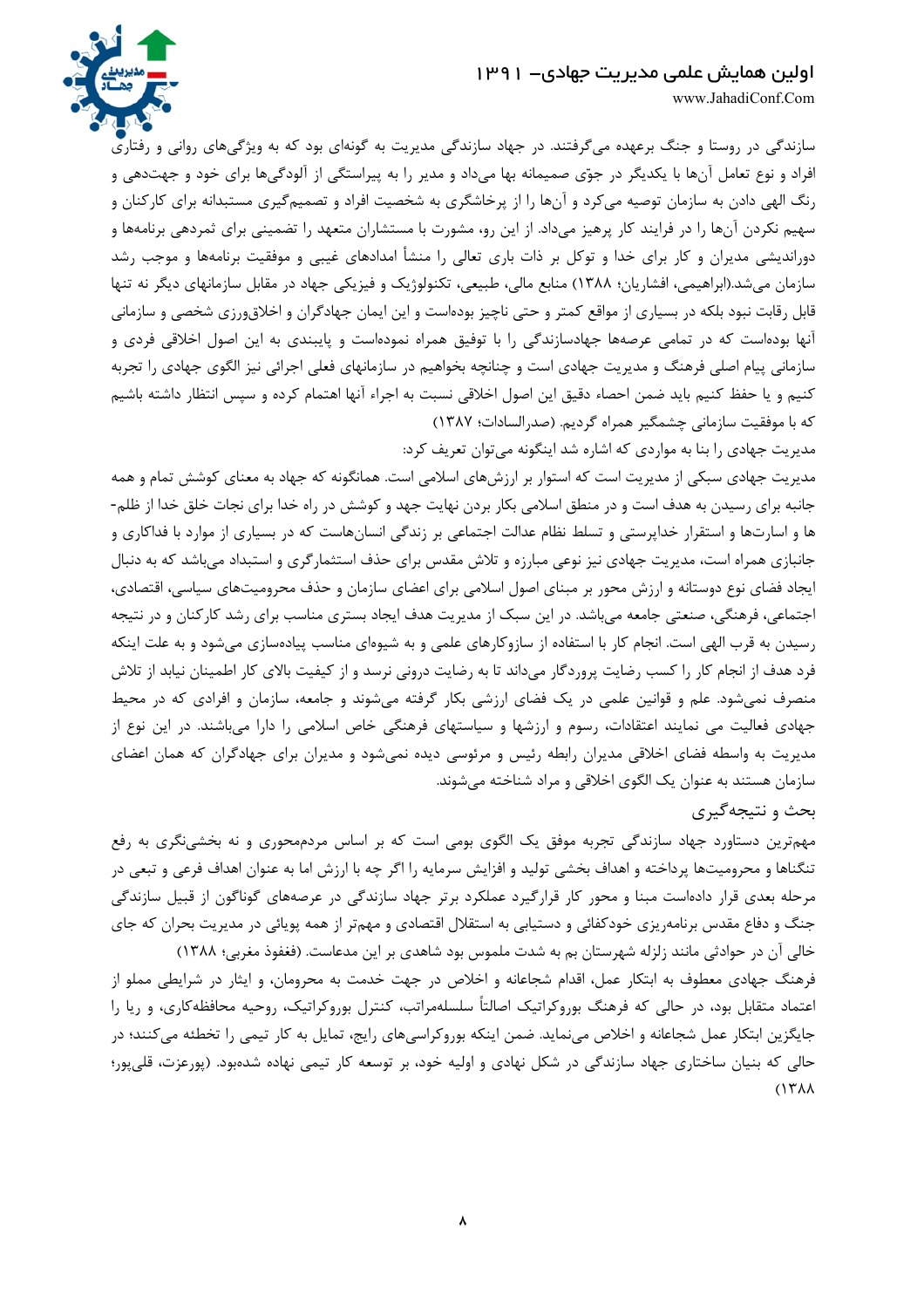www.JahadiConf.Com



در واقع تجربه بوروکراتیزه کردن جهاد صرفنظر از کارکردها یا کژکارکردهای آن یک تجربه علمی استثنایی در قلمرو تئوری سازمان محسوب میشود. تجربهای که طی آن منطق نهادیسازی از منطق تکلیف شرعی و خیرخواهی داوطلبانه انسانی به منطق بوروكراتيك انسان اداري تبديل شدا (قلي پور، پورعزت؛ ١٣٨٨)

اینکه جهادسازندگی در مدت زمان کوتاهی (در مقایسه با سازمانها و اداراتی که حضوری ۵۰ ساله در روستا داشته و دارند) موفق شد، بالاترین سطح مقبولیت، کارآمدی و اثربخشی را در نزد مردم روستایی کسب کند.(خلقانی، ابراهیمپور؛ ۱۳۸۶) به گونهای که در تحقیق سنجش گرایش روستائیان نسبت به جهادسازندگی ۸۶/۷ درصد از روستائیان نسبت به کارکنان جهادسازندگی گرایش بسیار مثبت یا مثبت داشتهاند و فقط ۵/۱ درصد آنان گرایش و ارزیابی منفی داشتهاند (رفیع پور، ۱۳۷۲  $.()$  9 $V:$ 

در توسعه روستایی و… فعالیتهای ماندگار جهادگران، بخوبی تحقق نیافتهاند. تجارب ثبتشده از مدیریت و بازسازی روستاهای آسیب دیده در پی زلزله سال ۱۳۶۹ در رودبار و منجیل و مقایسه آن با زلزله سال ۱۳۸۲ در شهرستان بم، نمایانگر تفاوتهای معنیدار در فرآیندهای نجات، امداد، اسکان اضطراری، بازسازی و اسکان دایمی خانوارهای روستایی آسیبدیدهاست؛ در سال ۱۳۶۹ که جهاد سازندگی با نفوذترین و محبوبترین نهاد دولتی در جامعه روستایی بود، فعالانه به مدیریت و کنترل بحران ناشی از زمینلرزه پرداخت و با فراهم نمودن امکان مشارکت روستائیان در همه مراحل و فرآیندهای نجات تا اسکان دایمی، کارنامه موفقی ارائهنمود. ولی در پی زلزله بم، امکان هماهنگی و مدیریت بحران، به علت فقدان مدیریت روستایی و بخشی شدن فعالیت جهاد سازندگی وجود نداشت و در نتیجه تشتت نقشی، دوبارهکاری، تداخل وظایف، ابهامات کارکردی، در همه مراحل و فرآیندهای نجات تا اسکان قابل مشاهده بود و روستائیان نقشی در بسامانی و بازسازی نداشتند؛ و نه تنها از نیروی کار بلکه از مصالح بومی در بازسازی استفادهنشد و در نتیجه هزینهای بسیار سرسامآور درپی داشت. نتیجه آنکه «فقدان مدیریت» روستایی و «بخشی شدن فعالیتها» یکی از مسائل (constraints) جامعه روستایی کشور است و هنوز هم روستاهای کشور دچار توسعهنیافتگی مزمن و دوگانگیهای ساختاری هستند. (خلقانی، ابراهیمپور؛ ۱۳۸۶)

زواره ده چالش و عامال را در انحطاط فرهنگ جهادی در وزارت جهاد مؤثر می داند(زواره، ۱۳۸۶):

- دورشدن عملکرد مدیران از اصول و مبانی اولیه فرهنگ جهادی در بعضی از موارد  $-\tau$ 
	- گرايش به ايجاد ساختار جديد با رويكرد غير جهادي.  $-\tau$
	- حل مشكلات مردم بعنوان وظيفه اداري تلقى شود نه عبادت.  $-\epsilon$ 
		- كاهش روحيه مديريت مشاركت يذيرى جهادى  $-\Delta$
		- $-\xi$ تغییرات ساختاری از نهادی بودن به وزارتخانهشدن
	- دگراندیشی و دوری از فرآیند امر به معروف به دستورات اداری  $-\mathsf{V}$
- ایجاد پستهای مصوب اسم و رسم دار و تشریفاتی نظیر معاون وزیر و مدیر کل که باعث رقابت غیر سازندهشد.  $-\lambda$ 
	- عدم توجه جدی به ارباب رجوع و کم توجهی به ویژگیهای مردم گرایانه جهادی  $-\mathsf{q}$ 
		- ۱۰– اولویت دادن به منافع فردی به جای منافع سازمانی

### ييشنهادها

• مدیریت جهادی تنها منحصر به جهادسازندگی و مراکز عمرانی نبودهاست، لازم است ابعاد این مدل مدیریتی در دیگر نهادها و مراکز اجتماعی مانند بسیج و کمیته امداد، نهادهای آموزشی و پژوهشی مانند نهضت سوادآموزی و جهاد دانشگاهی، نهادهای نظامی مانند سپاه، مراکز فرهنگی و هنری مانند حوزه هنری و ستاد راهیان نور و مانند آن بررسی شود.

• بر اساس نمونه عینی جهاد سازندگی می توان رابطه میان کارآمدی در فعالیتها را با متغیرهایی چون مواجهه نزدیک با محرومیتها، نیت و قصد الهی در فعالیتها، تلاش برای رشد معنوی، توجه به مصلحتهای انسانی، ولایتپذیری، انعطاف ساختاری مورد بررسی پیمایشی قرارداد.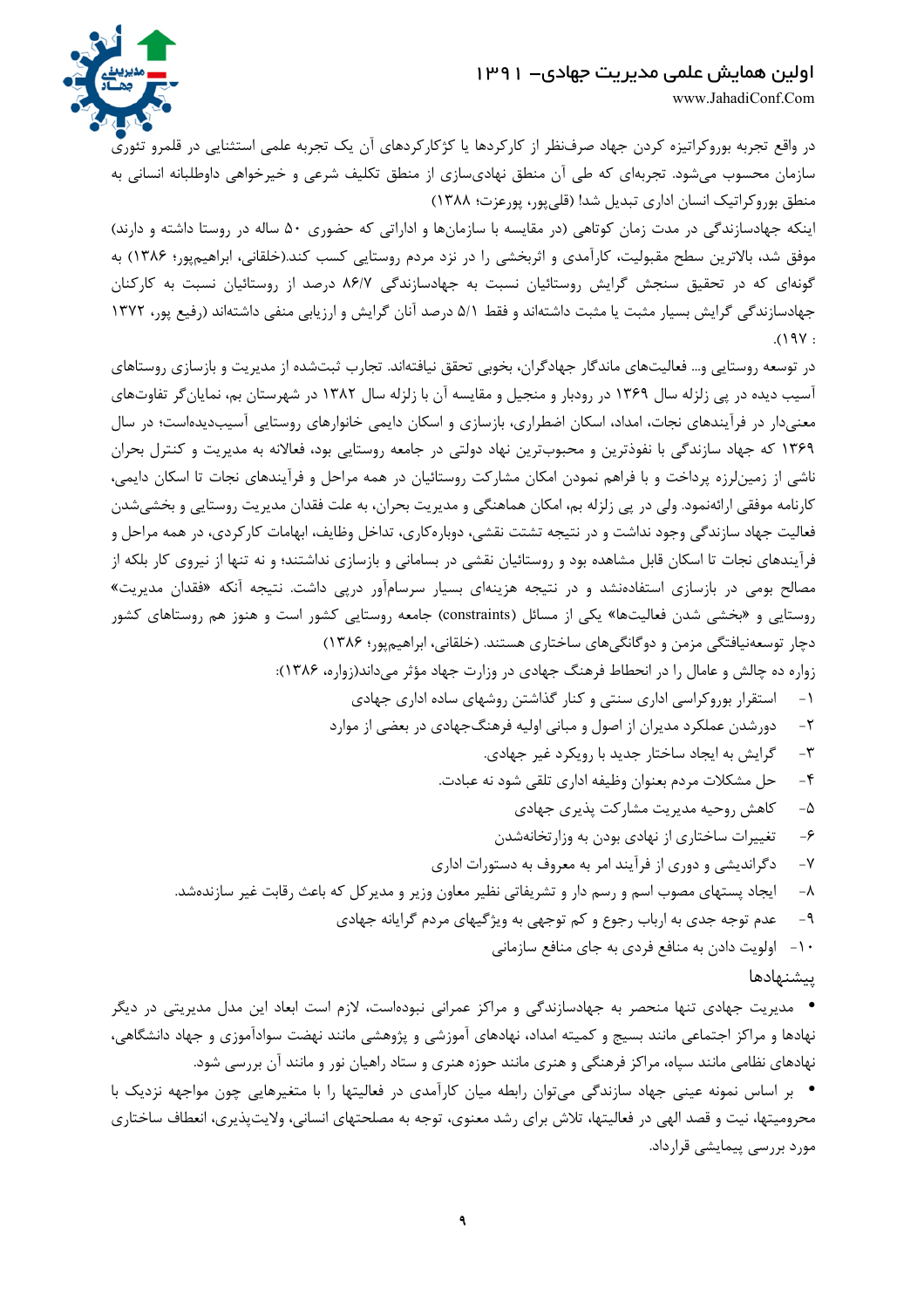

www.JahadiConf.Com

• بررسی تفاوتهای ارزشی و نگرشی میان جهادگران و مدیران جهاد سازندگی میتواند موضوعی مناسب برای تحقیق باشد، این تحقیق میتواند عوامل بروکراتیزهشدن ساختار جهاد و تبدیل آن از حرکتی مردمی به وزارتخانهای دولتی را مشخص نماید، هرچند در این بررسی عوامل ساختاری و اجتماعی حاکم که نگرش دولتسالار یکی از آنهاست انکار نمی گردد.

• یکی دیگر از موضوعاتی که می تواند مورد بررسی قرارگیرد شناسایی اشتراکات و افتراقات حرکت جهادی و مدیریت جهادی باشد. توضیح اینکه مدیریت جهادی سبک و مدلی از فعالیت مدیریتی است و حرکت جهادی اعم بوده و شامل همه اقدامات و برنامههایی است که با روحیه و ارزشهای جهادی صورت می گیرد.

• همچنین تحقیقات حاضر بیشتر به رابطه مدیریت جهادی و حوزه رفتار سازمانی توجه کردهاست، لازم است روابط مدیریت جهادی با نظریهها و مبانی سازمان، فرهنگ سازمانی، مدیریت منابع و دیگر حوزهها توجه شود؛ به طور مثال بررسی روابط مستقیم و معکوس میان مدیریت جهادی و ساختارهای سازمانی می تواند در بسط یا اصلاح نظریههای سازمان راهگشا باشد. آیا نحوه مدیریت جهادی با نظریههای متعارف سازمان قابل تبیین است یا آنکه این نظریهها نیازمند حک و اصلاح هستند تا بتوانند سازمانی را پیشنهاد کنند که بستر مناسب برای مدیریت جهادی باشد.

منابع:

- ١) ابراهيمي، رحمتالله؛ افشاريان، رحيم(١٣٨٨)؛ مقايسه توصيفي نظامهاي مديريت سازماني با نظام مديريت اسلامي با تأكيد بر مديريت جهادی؛ مجموعه سخنرانیها و مقالات (بر گزیده) دومین همایش فرهنگ و مدیریت جهادی (جلد اول).
	- ۲) بابایی، عبدالله(۱۳۷۲)، ارتباط ارزشهای انسانی، تهران، انتشارات دستان.
	- ٣) بُستان، حسین (١٣٨٧)؛ همکاران؛ گامی به سوی علم دینی (١)؛ قم: پژوهشگاه حوزه و دانشگاه؛ چاپ اول.
	- ۴) بهارستان، جليل(١٣٨٣)؛ مطالعة تطبيقي مديريت اسلامي و مديريت رايج؛ فصلنامه مدرس علوم انساني؛ ويژهنامه مديريت.
- ۵) پالوچ، مجتبی؛ نقیپورفر، ولی|لله(۱۳۸۶)؛ نقش فرهنگ و مدیریت جهادی در تقویت و توسعه سرمایههای اجتماعی و مشاركت مردمی؛ مجموعه مقالات همایش ملی فرهنگ و مدیریت جهادی.
- ۶) پورعزت، علی|صغر؛ قلیپور، آرین(۱۳۸۸)؛ بازشناسی ماهیت عناصر و فراگردهای توسعه و ترویج فرهنگ جهادی در سازمان؛ مجموعه سخنرانیها و مقالات (برگزیده) دومین همایش فرهنگ و مدیریت جهادی (جلد اول).
	- ۷) تولایی، روح|لله(۱۳۸۶)؛ الگویی برای شناخت مدیریت اسلامی؛ دو ماهنامه توسعه انسانی پلیس؛ ش: ۱۱.
	- ۸) چاوشی، سیدکاظم(۱۳۸۸)؛ بررسی رویکردهای نظری به مدیریت اسلامی؛ فصلنامه تخصصی پژوهشهای میانرشتهای قرآنی؛ ش:۲.
		- ٩) خسروپناه، عبدالحسين (١٣٨٨)؛ جريانِشناسي فكرى ايران معاصر؛ قم: حكمت نوين اسلامي؛ چاپ اول.
- ۱۰)خلقانی، جعفر؛ ابراهیمپور، محسن(۱۳۸۶)؛ نگرشی نهادی-هنجاری به جهاد سازندگی؛ مجموعه مقالات همایش ملی فرهنگ و مديريت جهادي.
- ١١)دانیالی، تهمینه؛ موسوی، فروغ السادات(١٣٨۶)؛ شناخت و تبیین مبانی و رویکردهای فرهنگی و مدیریت جهادی؛ مجموعه مقالات همایش ملی فرهنگ و مدیریت جهادی.
	- ۱۲),فیع پور، فرامرز(۱۳۷۲)؛ سنجش گرایش روستائیان نسبت به جهاد سازندگی، تهران، مرکز تحقیقات روستایی جهادسازندگی. ۱۳)زواره، علیرضا(۱۳۸۶)؛ آسیبشناسی و ارزیابی فرهنگ و مدیریت جهادی؛ مجموعه مقالات همایش ملی فرهنگ و مدیریت جهادی.
- ١۴)صدرالسادات، سیدعلی (١٣٨٧)؛ بازشناسی جهاد سازندگی بعنوان الگوی عملی یک سازمان اخلاقی؛ مجموعه مقالات همایش ملی فرهنگ و مديريت جهادي.
	- ۱۵)طیب، مهدی(۱۳۸۷)؛ مدیریت اسلامی؛ تهران: نشر سفینه؛ چاپ دوم.
	- ۱۶)عاشوری، مهدی(۱۳۸۹)؛ درآمدی بر جهاد علمی؛ تهران؛ دبیرخانه دائمی همایش ملی جنگ نرم.
	- ۱۷)علی|حمدی، علیرضا و علی|حمدی، حسین (۱۳۸۳)؛ مدیریت ارزشی با تکیه بر ارزشهای اسلامی، انتشارات تولید دانش. ١٨)علي پور، مهدي ؛ حسني، سيدحميدرضا(١٣٨٩)؛ پارادايم اجتهادي دانش ديني؛ قم: پژوهشگاه حوزه و دانشگاه؛ چاپ اول. ۱۹)فرامرزقراملکی، احد (۱۳۸۸)؛«نگاهی به مبانی نظری روش تحقیق»؛ پژوهش(۱)؛ قم: مؤسسه آموزشی و پژوهشی امامخمینی(ره).
	- ۲۰)فروزنده دهکردی، لطفالله؛ ملائی، الهه(۱۳۸۸)؛ بررسی نظام ارزشی در مدیریت اسلامی و دیگر مکاتب؛ راهبرد پاس؛ ش:۱۸.